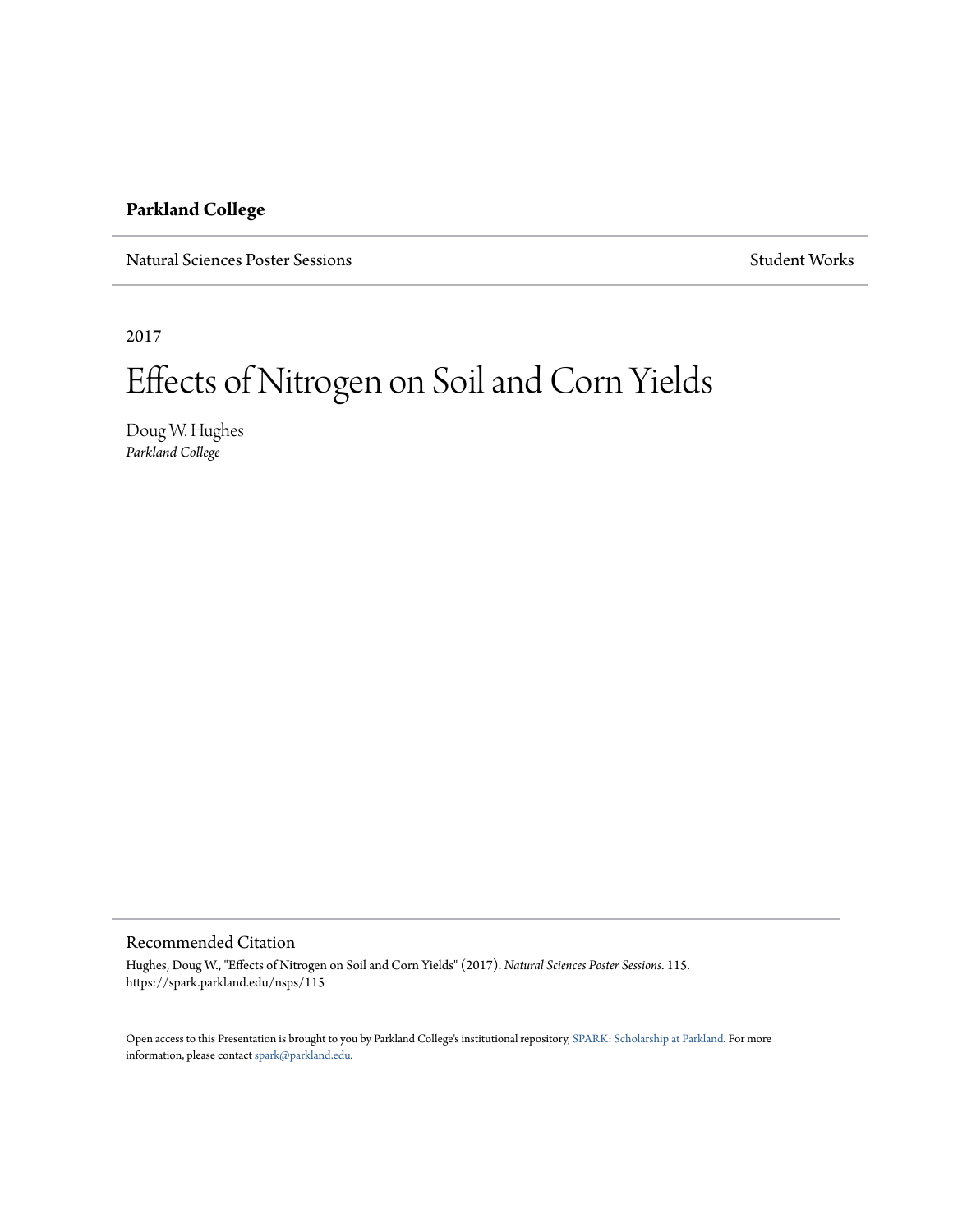## The Effects of Nitrogen on Soil and Corn Yields

#### Doug Hughes



(https://www.google.com/search?q=corn&newwindow=1&source=lnms&tbm=isch &sa=X&sqi=2&ved=0ahUKEwiP08rxrIzTAhVKzIMKHd2PBKIQ\_AUIBigB&biw=1239& bih=621#newwindow=1&tbm=isch&q=corn+plants&\*&imgrc=\_Ql0pK42XaF7OM:&  $spf=407$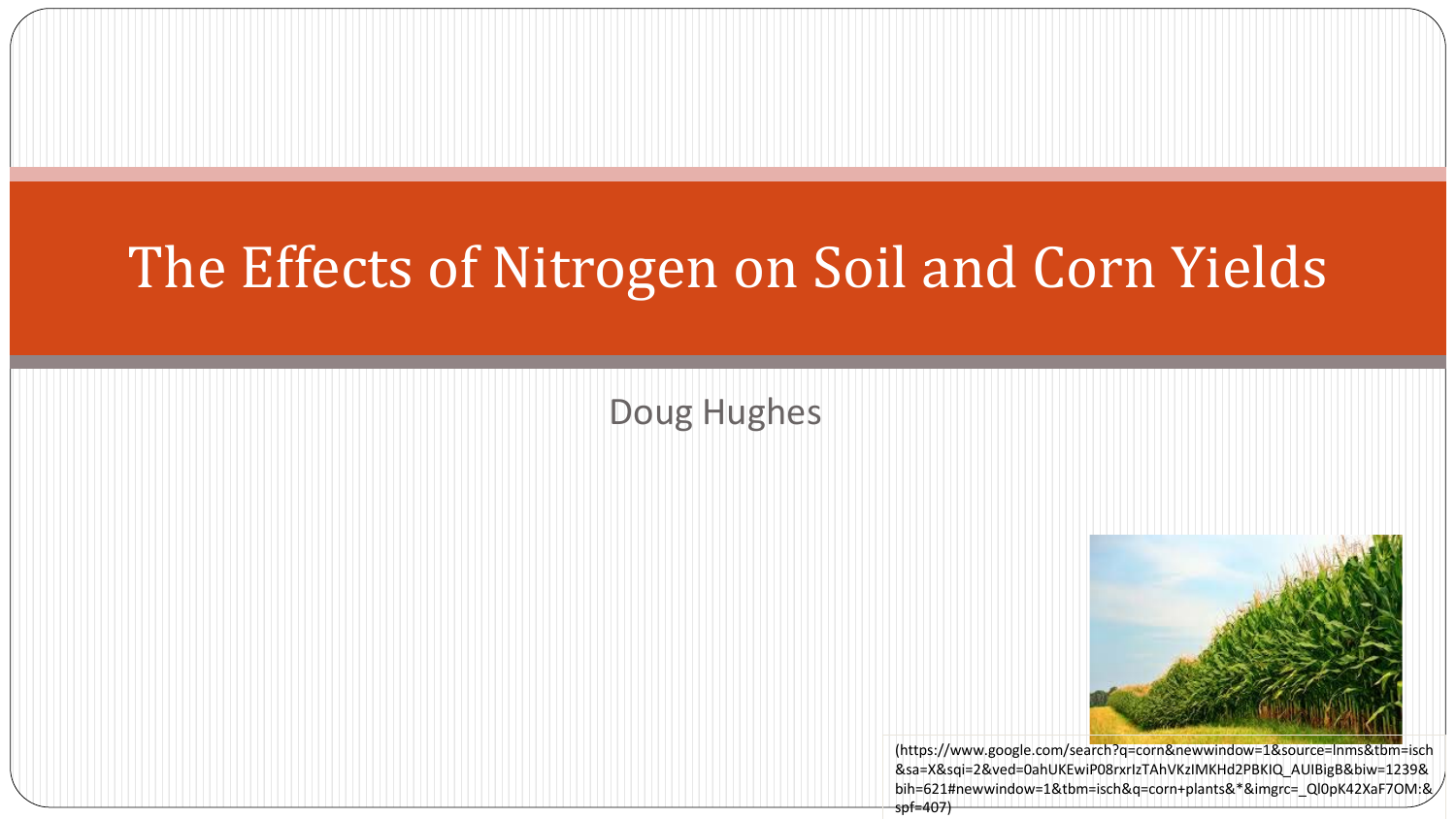#### What effect does nitrogen have on a corn plant?

- Has a major role in establishing an optimal photosynthetic capacity
- Plays a major role in maintaining a high rate of photosynthesis during grain filling period
- Maximizes the leaf area index

#### (Uribelarrea)

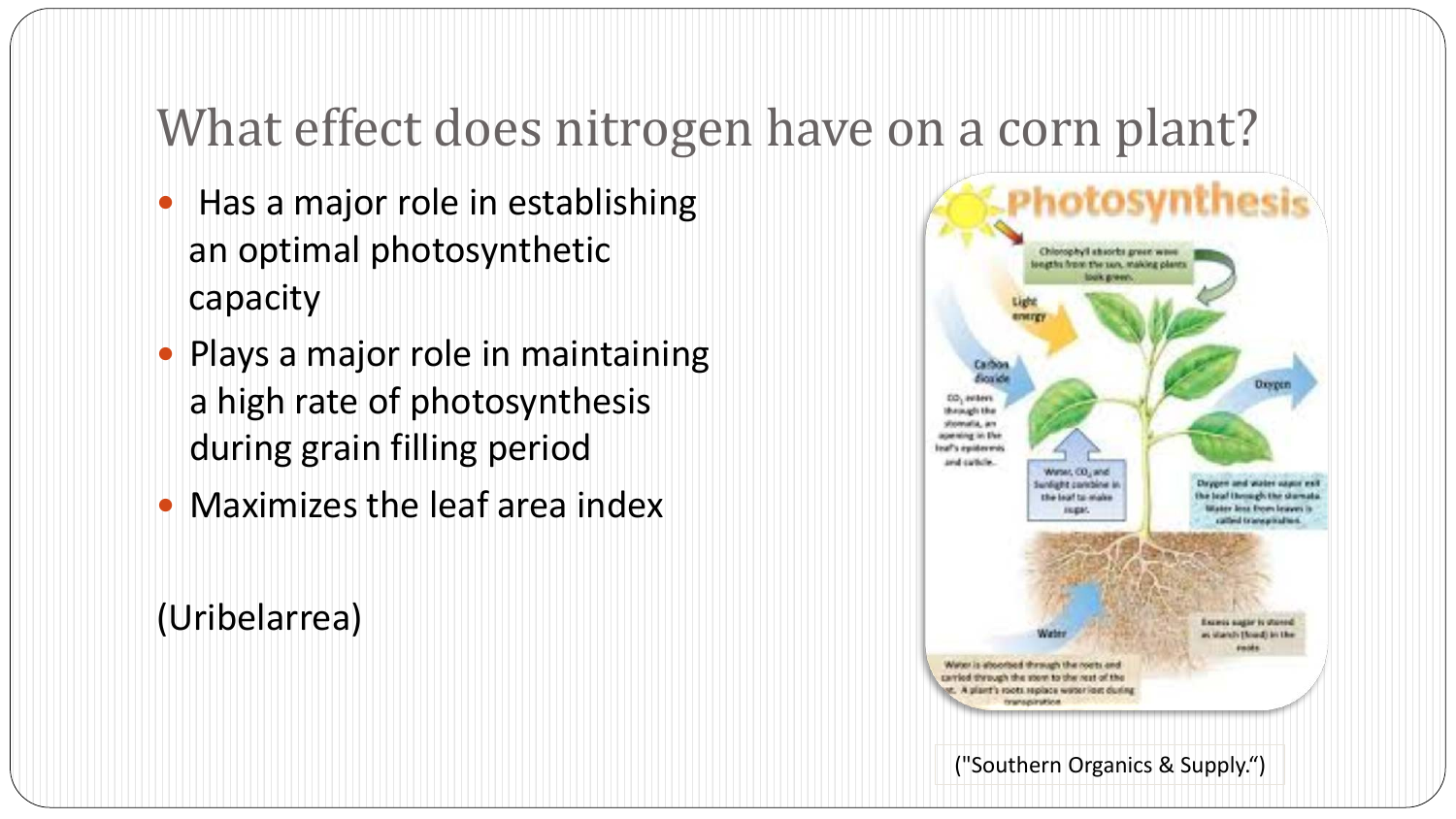### Side by side comparison pictures



("Determining Optimum Nitrogen Rates for Corn.")

- The 0% had no nitrogen applied and was noticeably smaller and unhealthier looking
- The 50% has a little bit of a yellow tint to it, which means it is not as healthy as possible
- The 130% had the most nitrogen applied to it and it appears to be the most green and healthiest looking plant
- ("Determining Optimum Nitrogen Rates for Corn.")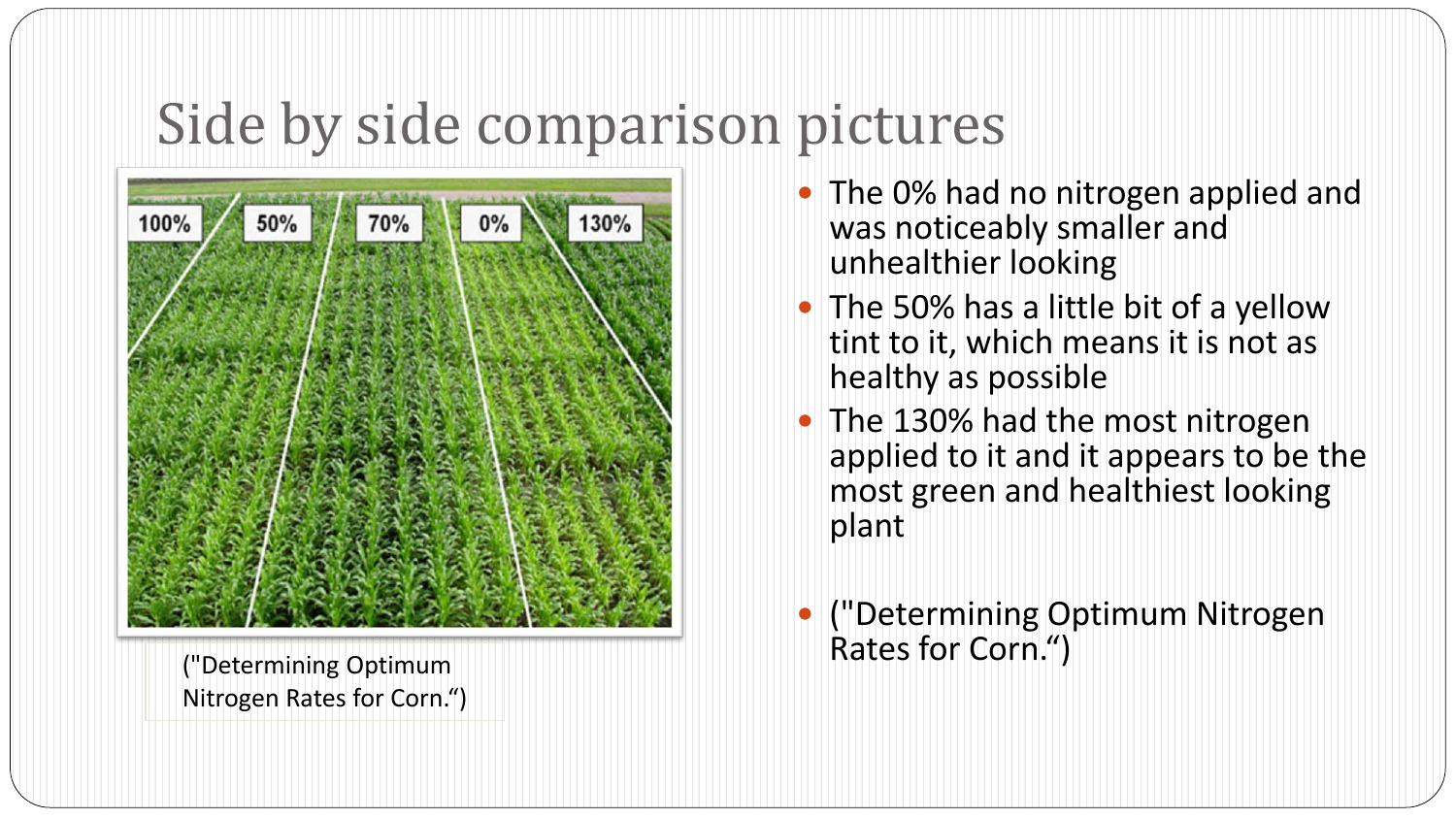#### Ammonia reaction in the soil

- $NH<sub>3</sub>$  converts to NH<sub>4</sub><sup>+</sup> when it enters the soil
- When temperatures reach above 50 ◦ F, the ammonium converts to a nitrate through nitrification
- Since soil also has a negative charge, these N atoms are lost

("Common N Fertilizers & Stabilizers for Corn Production." )

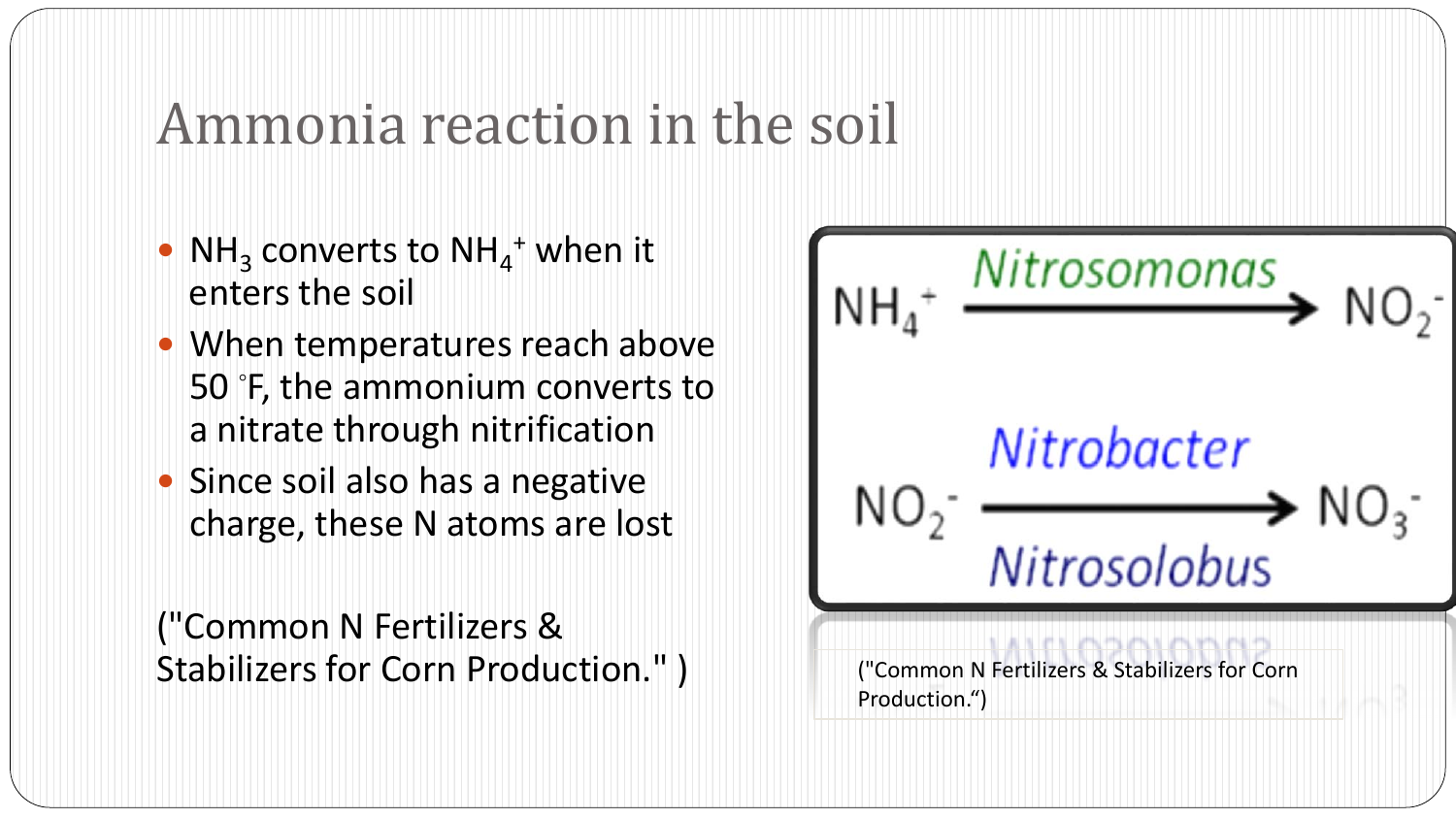## How to reduce nitrogen loss

- Nitrapyrin inhibits the growth of *Nitrosomonus* bacteria and keeps N readily available for plant uptake
- Works best in cool temperatures (less than 50°F)
- In warm temperatures can work for 30-40 days
- In products such as N-Serve
- These products are easy for farmers or dealers to add in anhydrous tanks

("Common N Fertilizers & Stabilizers for Corn Production.")

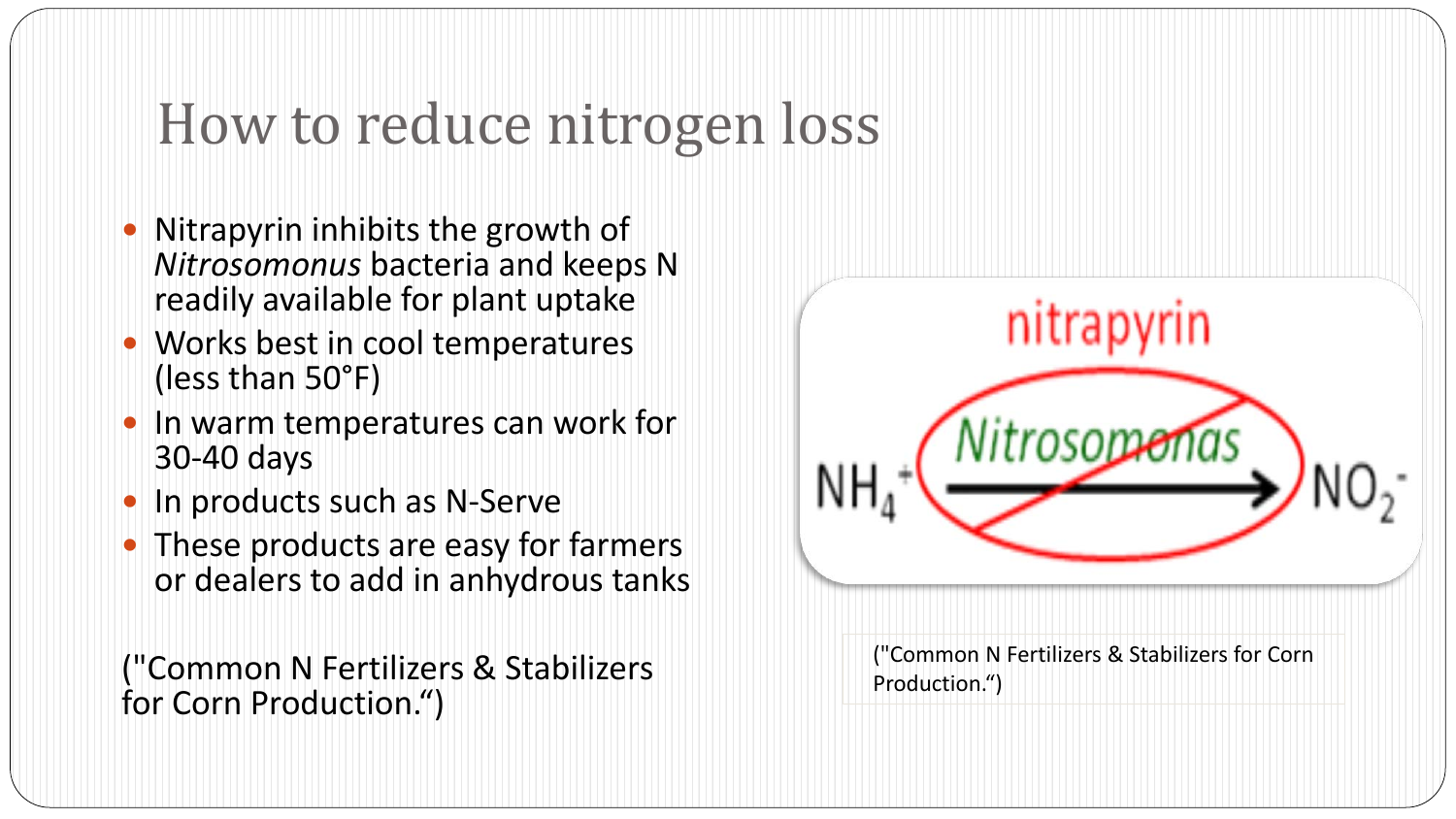### Current practices

- Ways to apply nitrogen have changed to help stop nitrogen loss
- These ways include:
	- Before planting
		- Spray down 28% or 32% nitrogen and work into soil
		- Spread urea and work into soil
	- During plant growth
		- Side dressing (application after plant emergence) 28% or 32% nitrogen
		- Side dressing anhydrous ammonia
		- Side dressing using Y-drops

("Custom Application")



28% or 32% nitrogen side dress rig("5.14.15 - Field Activities.")



Y-drop rig (Holland)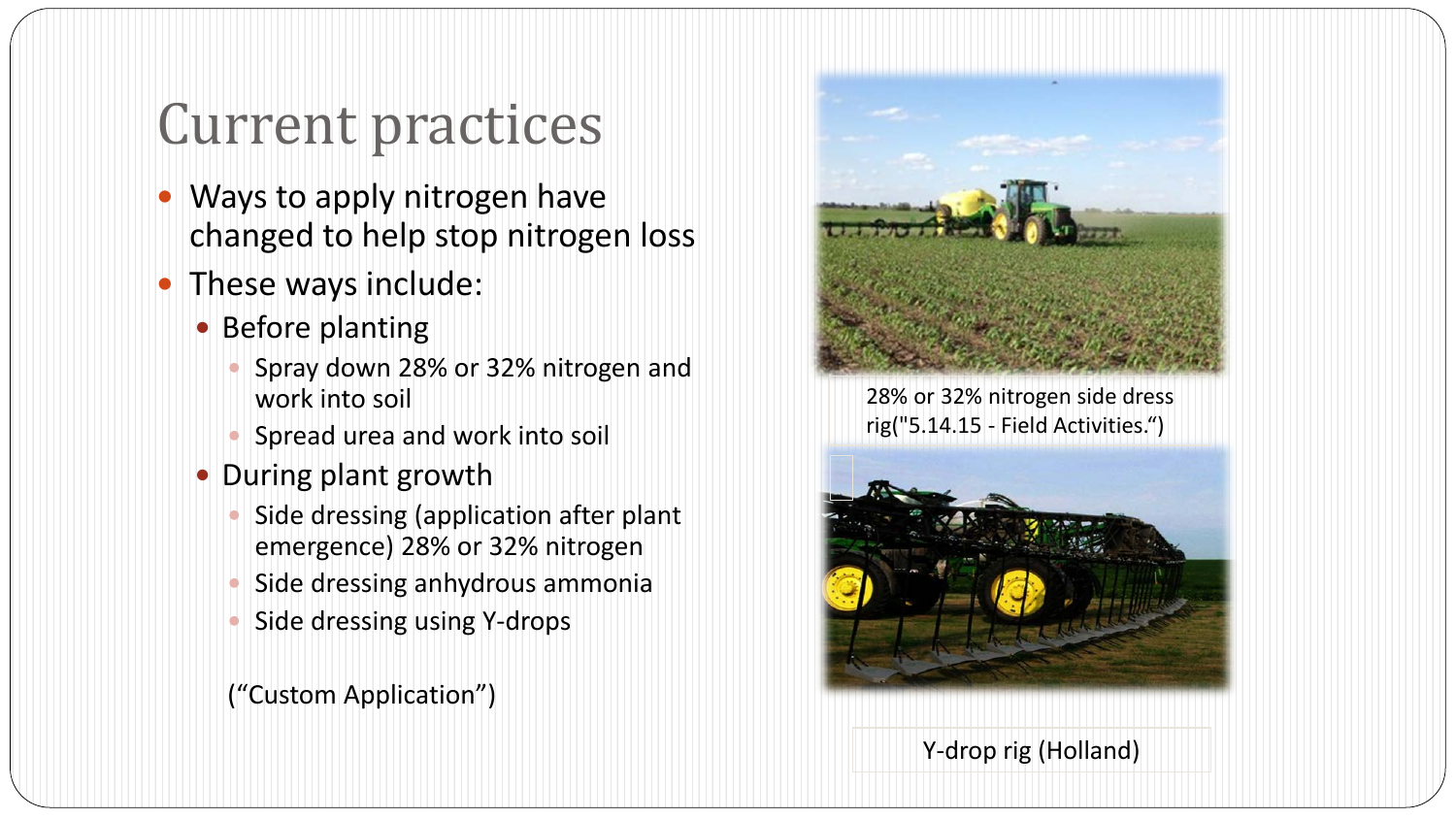### Current practices cont.

- Late Fall or early Spring
	- Apply on anhydrous ammonia
	- Strip tillage
- There are many ways that are used to apply nitrogen, these are just the most common

("Custom Application")



("Common N Fertilizers & Stabilizers for Corn Production.")



("Settling On Spring Strip-Till.")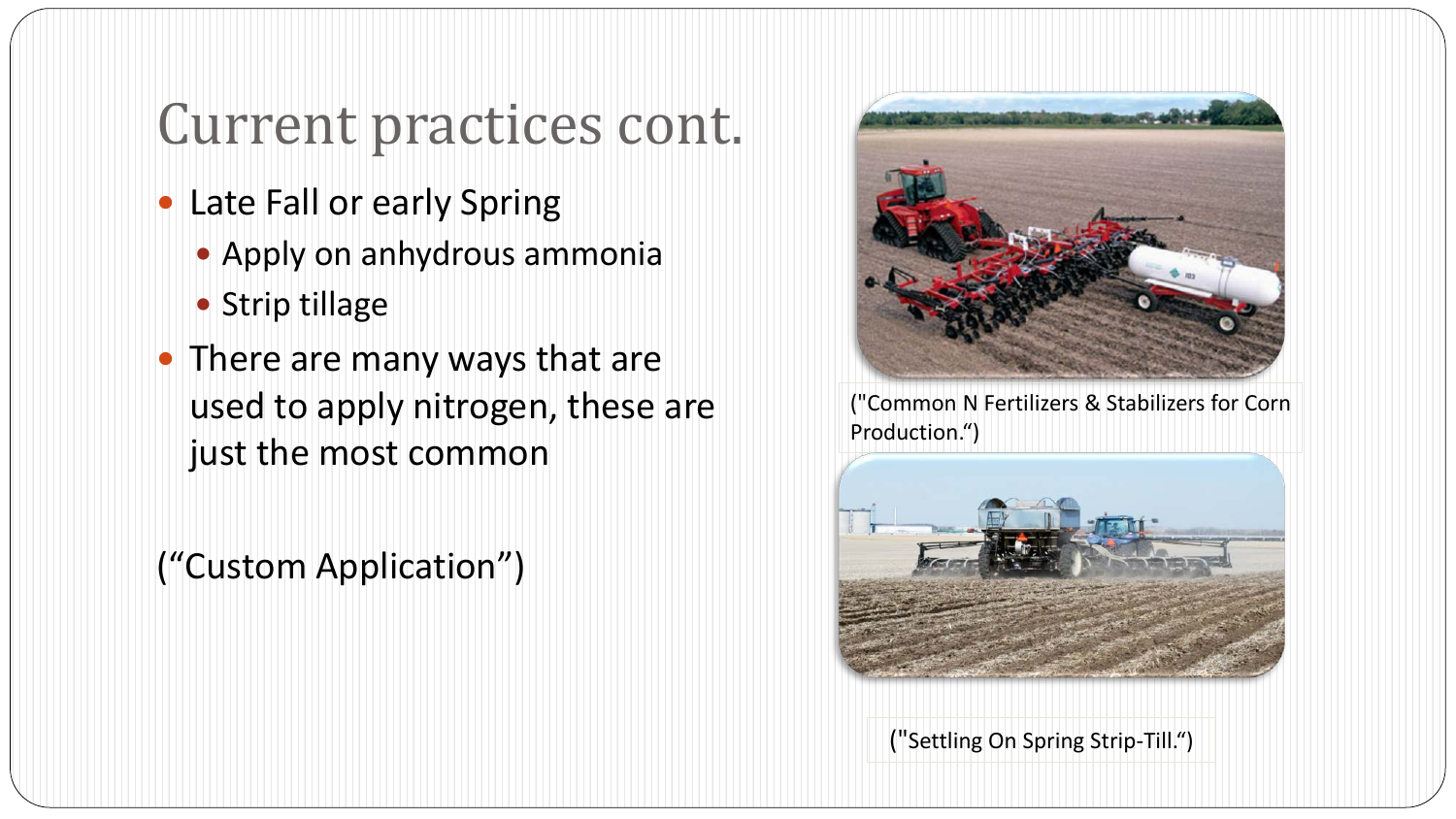#### Impact nitrogen rates have

- Excess nitrogen can run off into water supply or damage environment in other ways
- Not enough nitrogen can reduce corn yield
- Being able to apply less nitrogen saves the farmer cost and at the same time helps the environment



The lighter green indicates nitrogen loss (Scharf)

#### (Scharf)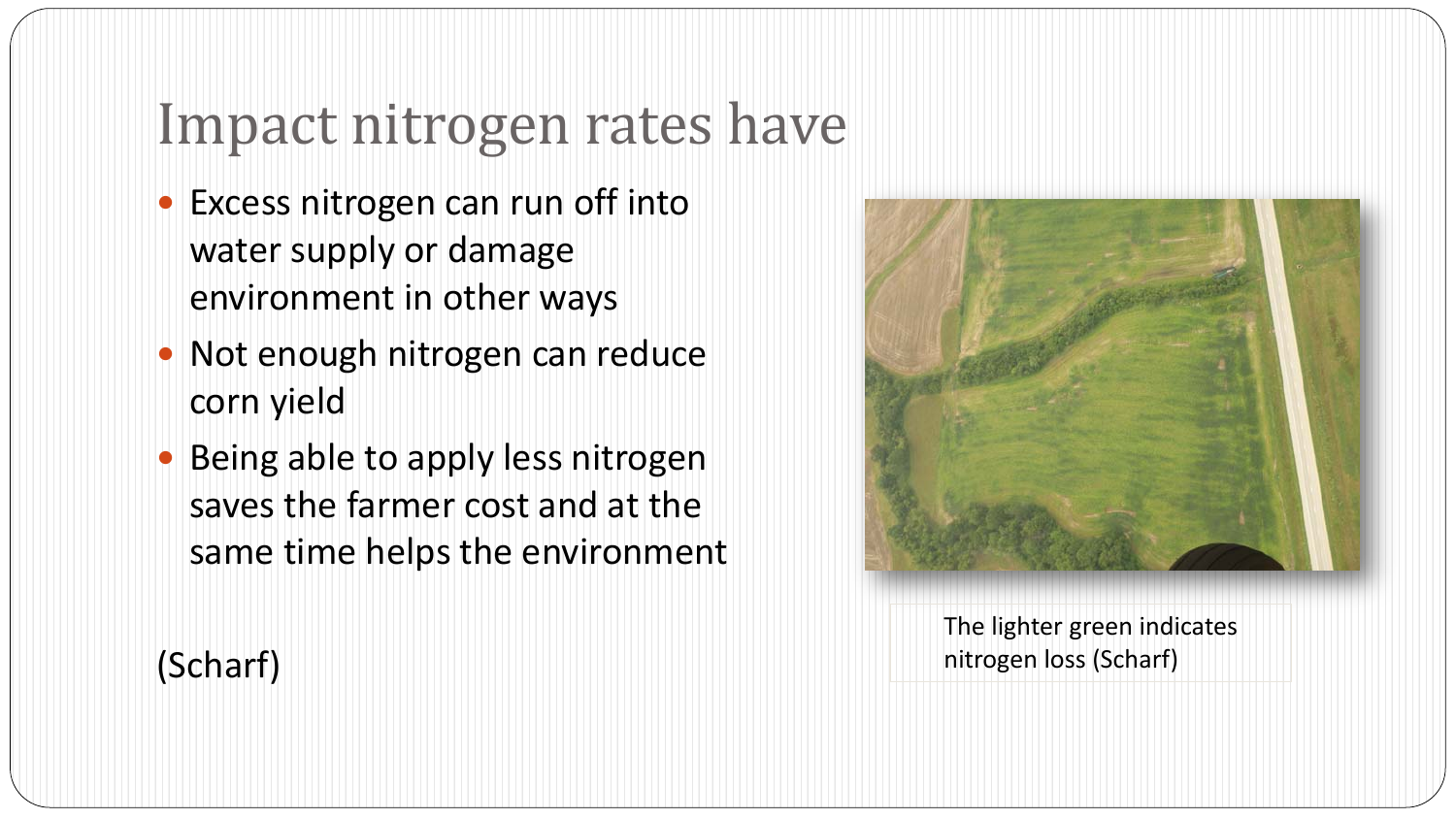### General study ideas

- Many tests have been performed to find what is the right amount of nitrogen is and there have been:
	- Timing trials, applying nitrogen at different times through out growing season
	- Variable rate trials, applying different rates throughout the field depending on the capability of the soil
	- Different rate trials, having a certain amount of rows with a different amount of nitrogen applied as the next set of rows next to it and comparing yields

("Custom Applications")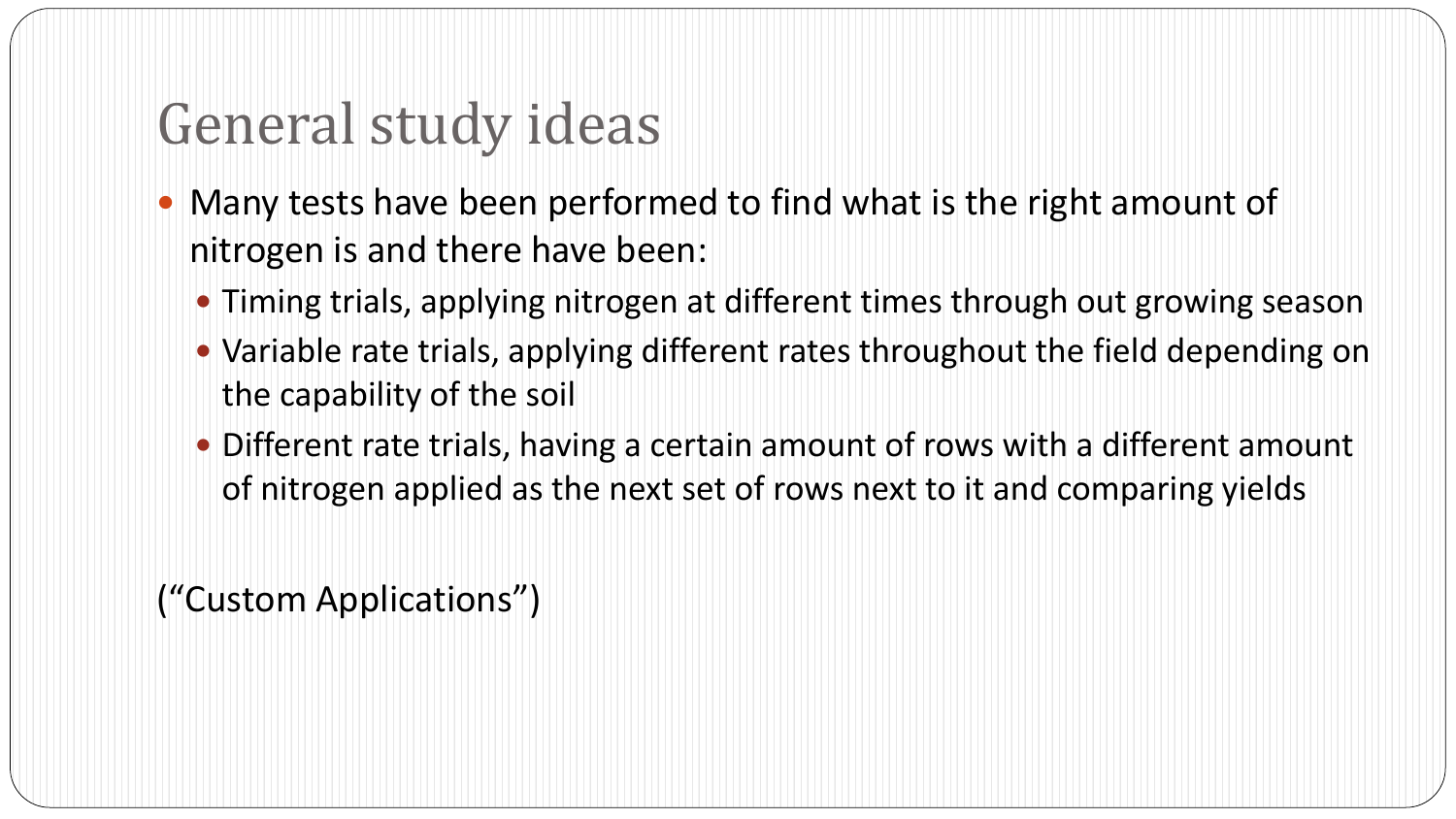## Nitrogen rate study between two hybrids

- Planted two varieties, a commercial corn (FR1064xLH185) and a high protein corn (FR1064xIHP)
- Different rates of nitrogen were applied to the corn at the same time, between V2(second leaf) and V3(third leaf)
- Grain yield, biomass, and leaf area index were collected
- The purpose of this study was to see what kind of change different nitrogen rates would have on the yield of corn

(Uribelarrea 152)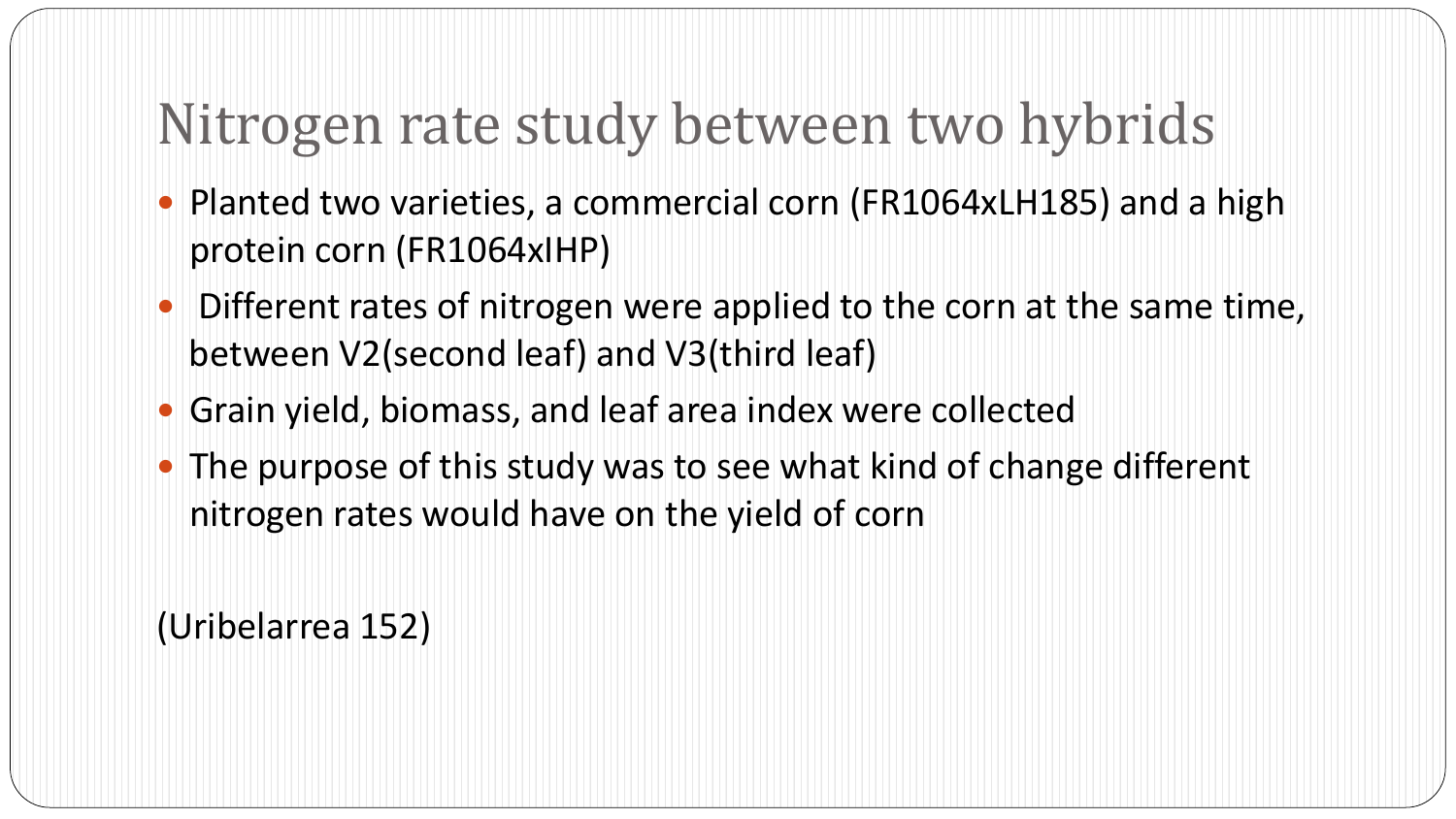# Results of study

#### High Yield Commercial Corn

- Yield increased as rate of N increased, had more total yield than high protein corn
- Kernel size and number increased as rate of N increased
- Leaf area index was moderately increased as rate of N increased
- Leaf area index was lower than high protein corn at VT( vegetative tassel) stage across all rates of N

(Uribelarrea 152-158)

#### Experimental High Protein Corn

- Yield increased more as rate of N increased, less total yield than commercial corn
- Protein level increased as rate of N increased
- Leaf area index increased moderately as rate of N increased
- Leaf area index was higher than commercial corn at VT stage across all N rates

(Uribelarrea 152-158)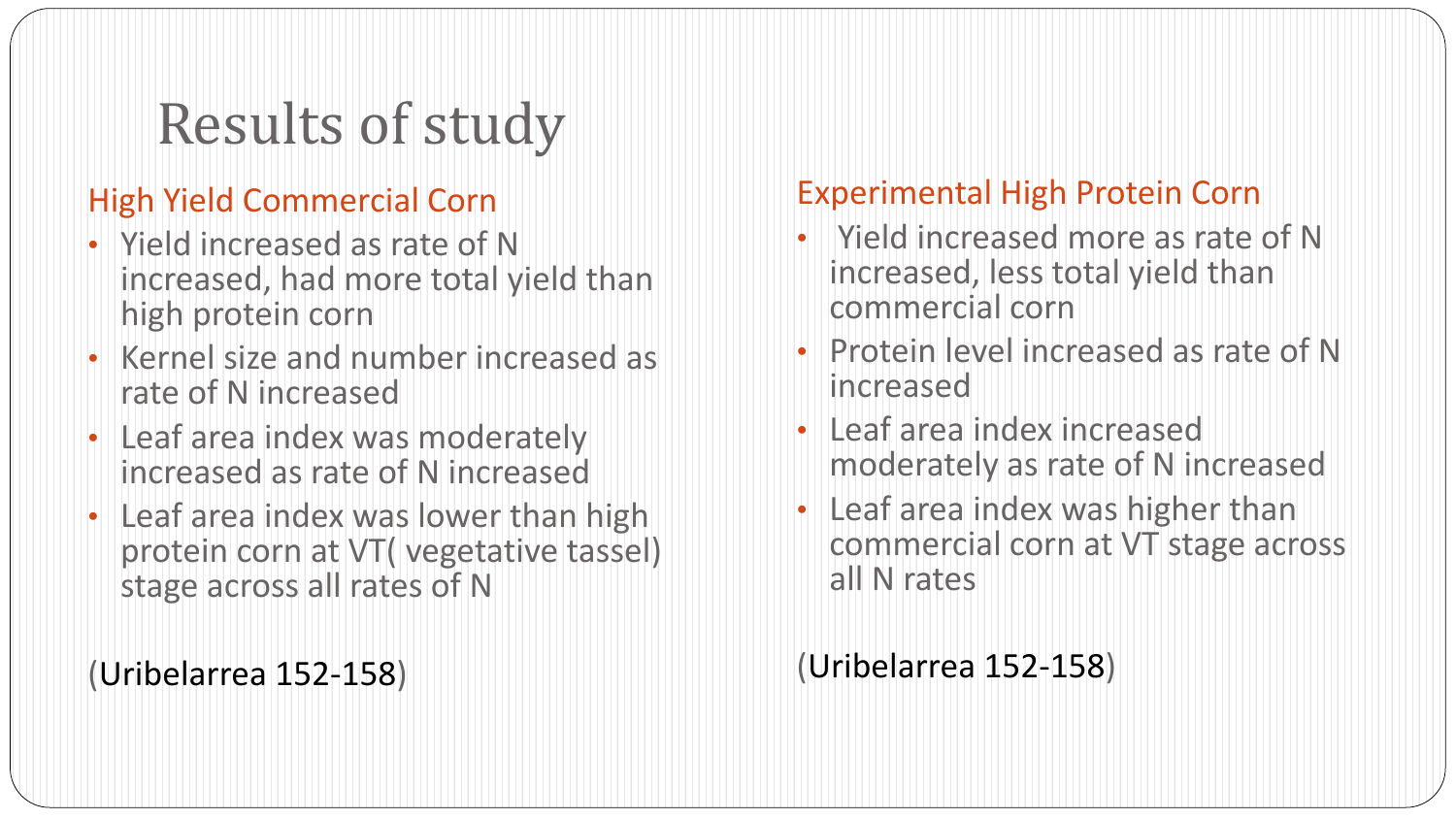### Works cited

- "5.14.15 Field Activities." *Noland Farms Inc.* 14 May 2012. Web. 04 Apr. 2017.
- "Common N Fertilizers & Stabilizers for Corn Production." *Common N Fertilizers & Stabilizers for Corn Production*. DuPont. Web. 04 Apr. 2017.
- "Custom Application." *United Prairie LLC: A Progressive Company Focused in Agriculture.* Web. 04 Apr. 2017.
- "Determining Optimum Nitrogen Rates for Corn." *Determining Optimum Nitrogen Rates for Corn*. DuPont Web. 04 Apr. 2017.
- Holland Dennis. "U.S. North-Central: Corn Response to Sidedress vs. Y Drop Applications." *Crops and Soils*. Web. 04 Apr. 2017.